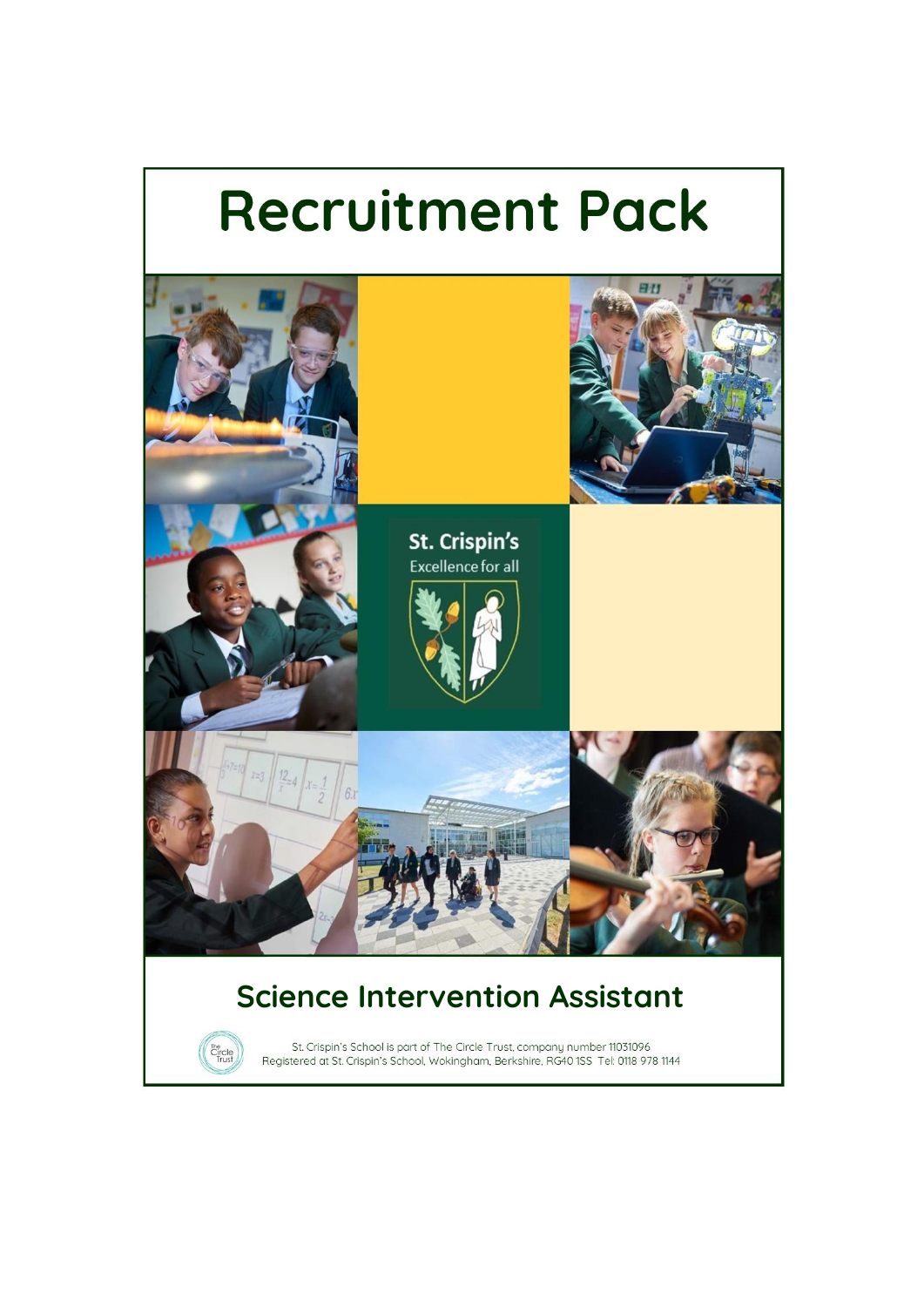# **Science Intervention Assistant**



**St. Crispin's School Headteacher: Ginny Rhodes NOR 1283, 11-18 years Mixed Comprehensive, London Road, Wokingham, Berkshire RG40 1SS** 

**Tel: 0118 978 1144 www.crispins.co.uk**

### **Science Intervention Assistant – 1 st September 2022**

### **31.66 hours per week, term time only + 5 INSET days**

**Would you like to make a real difference to the lives of our amazing young people and be part of a friendly, supportive team?**

**As a Science Intervention Assistant working under the guidance of our Head of Department and qualified teachers, you will play an invaluable role supporting individual and small groups of students to develop and improve basic numeracy skills.** 

**If you are passionate and skilled in engaging, motivating and inspiring young people to learn, progress and achieve, we would love to hear from you.**

**St. Crispin's School is a happy and oversubscribed 11-18 mixed comprehensive school. Our school motto is "Excellence for All" and this encapsulates our commitment to do the very best for both students and staff. We are a high-attaining school with student behaviour described as exemplary (OFSTED 2017.)** 

**To apply: Please complete the application form available at [www.crispins.co.uk/vacancies](https://www.crispins.co.uk/vacancies/) and email to Mel Knight, PA to Headteacher [knightm@crispins.co.uk](mailto:knightm@crispins.co.uk)**

**Closing date: 9am 27th June 2022**

**Interviews: tba**

**For more information: Mel Knight on 0118 978 1144 or email: [knightm@crispins.co.uk](mailto:knightm@crispins.co.uk)**

**This school is committed to safeguarding and promoting the welfare of children and young people and expects all staff and volunteers to share this commitment. Appointments are subject to enhanced DBS clearance and satisfactory employment references.**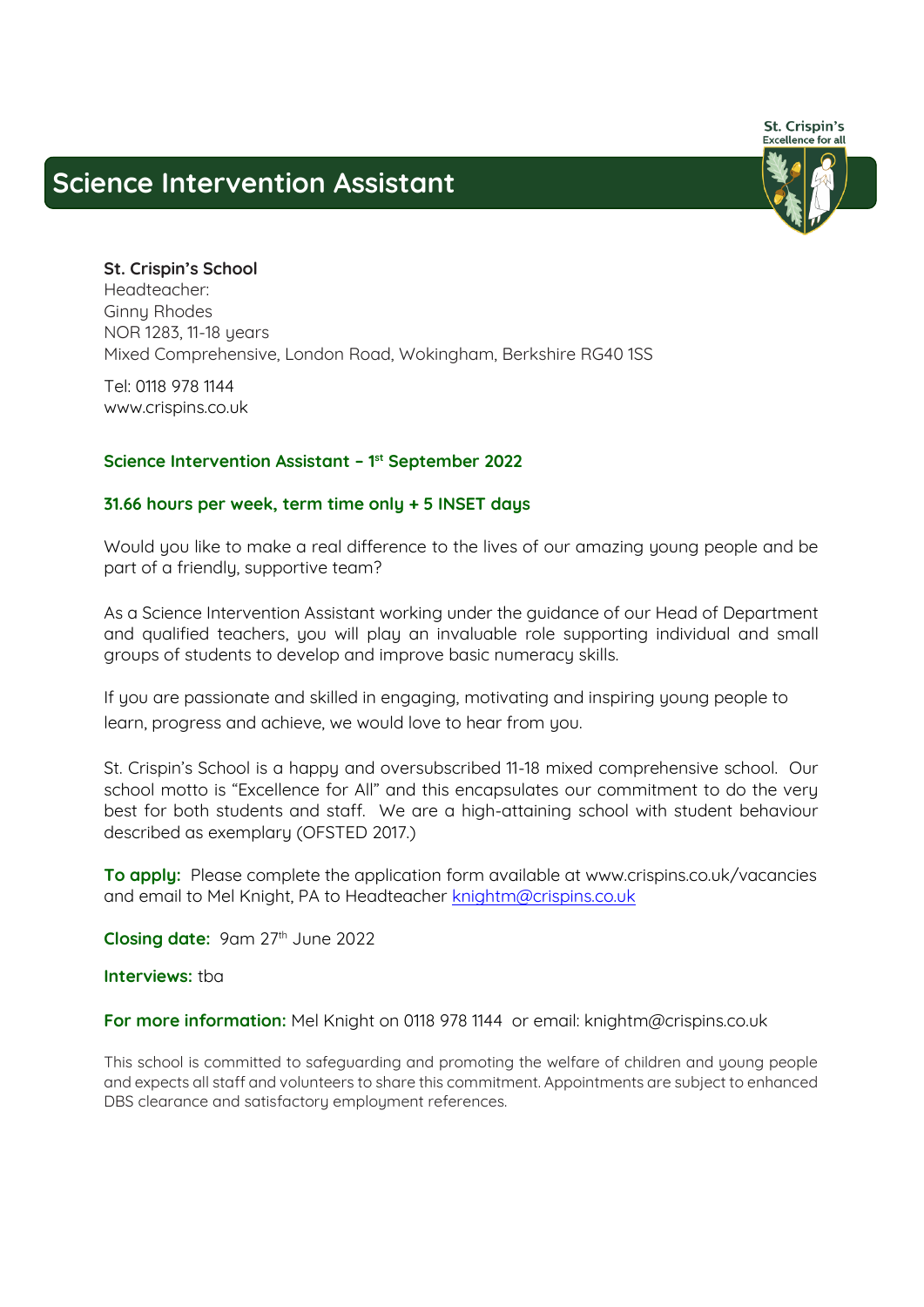# **Job Description**

St. Crispin's **Excellence for all** 

**Salary Grade £16,163 Grade 5 pt. 12**

### **Terms and conditions**

Hours per week:

**8.30-3.30pm Mon-Fri, 31.66 hours per week Term-time only + 5 inset days**

### **Aim and main purpose of the job**

**To support student learning under the direction of qualified teachers**

### **General Accountabilities:**

- **1. To work with individuals and small groups of students who have been identified as in need of extra support**
- **2. Prepare work for intervention/support sessions using appropriate resources e.g. the intervention tool kit and identified raising achievement schemes under the guidance of the classroom teacher**
- **3. Deliver, assess and mark work providing feedback to the individuals/small groups**
- **4. Organise and manage the learning environment and resources, taking into account student's language and cultural background**
- **5. Work with the Classroom Teacher/Head of Science to establish and monitor individual targets for students**
- **6. Monitor, record and analyse pupil data such as attendance records and tracking data**
- **7. Liaise with other professionals respecting confidentiality, contributing to observations, record keeping and assessment of students**
- **8. Report student progress to Head of Department**
- **9. To follow statutory guidance and school policies including child protection, safeguarding and GDPR.**
- **10. To carry out tasks as reasonably required by the Headteacher.**

### **Details of Line Management**

**This post is line managed by a Deputy Headteacher, day to day activities are directed by the Head of Maths.**

### **Notes:**

 $\overline{a}$ 

**Whilst every effort has been made to explain the accountabilities of this post, each individual task undertaken may not be identified.**

**This job description is current, but following consultation with you, may be changed by the Headteacher to reflect or anticipate changes in the job which are commensurate with the salary and job title.**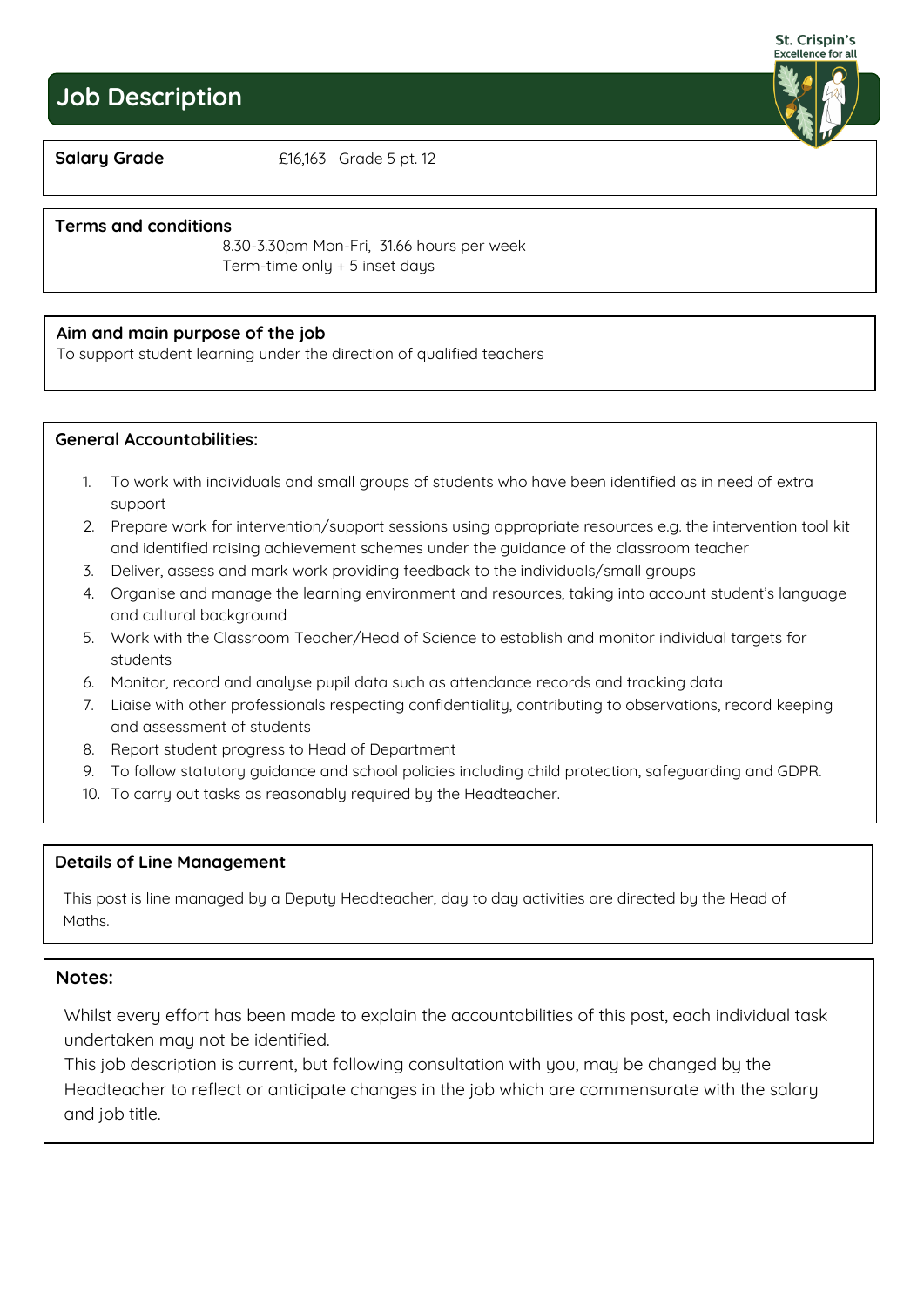

# **Person Specification**

| <b>Key Criteria</b>                                                    | <b>Essential</b>                                                                                                                                                                                                                                                                                                                                                                                                                                                                    | <b>Desirable</b>                                                                                                                                                                                                                                                          |
|------------------------------------------------------------------------|-------------------------------------------------------------------------------------------------------------------------------------------------------------------------------------------------------------------------------------------------------------------------------------------------------------------------------------------------------------------------------------------------------------------------------------------------------------------------------------|---------------------------------------------------------------------------------------------------------------------------------------------------------------------------------------------------------------------------------------------------------------------------|
| Qualifications and<br>Training                                         | Good literacy/numeracy skills<br>Supervisory skills<br>Will hold a relevant degree                                                                                                                                                                                                                                                                                                                                                                                                  | Experience of working in a<br>secondary school, HLTA<br>standard or equivalent<br>qualification or experience<br>Training in relevant strategies<br>e.g. behaviour management,<br>special needs, bi-lingual, signing.<br>etc.<br>Have undertaken<br>appropriate first aid |
| Competence<br>Summary (knowledge,<br>abilities, skills,<br>experience) | Will have an evident skills base in engaging,<br>motivating and inspiring young people to learn,<br>progress and achieve<br>Will have an evident skills base in learning,<br>teaching, assessment methods<br>Will have knowledge and/or experience of learning<br>and teaching pupils with additional needs within<br>either a primary, secondary or special school<br>setting<br>Knowledge of how to differentiate<br>curriculum materials<br>The ability to organise and maintain | Working knowledge and<br>experience of implementing<br>national curriculum, relevant<br>learning<br>programmes/strategies and<br>understanding of child<br>development and learning<br>processes (in particular barriers<br>to learning)                                  |
|                                                                        | effective record keeping<br>Able to form positive relationships with pupils<br>while exercising authority in the classroom<br>Experience of working with pupils with<br>additional needs.<br>Able to use ICT to effectively support<br>learning<br>Good interpersonal skills, with the ability to<br>communicate clearly and respond sensitively to<br>others                                                                                                                       |                                                                                                                                                                                                                                                                           |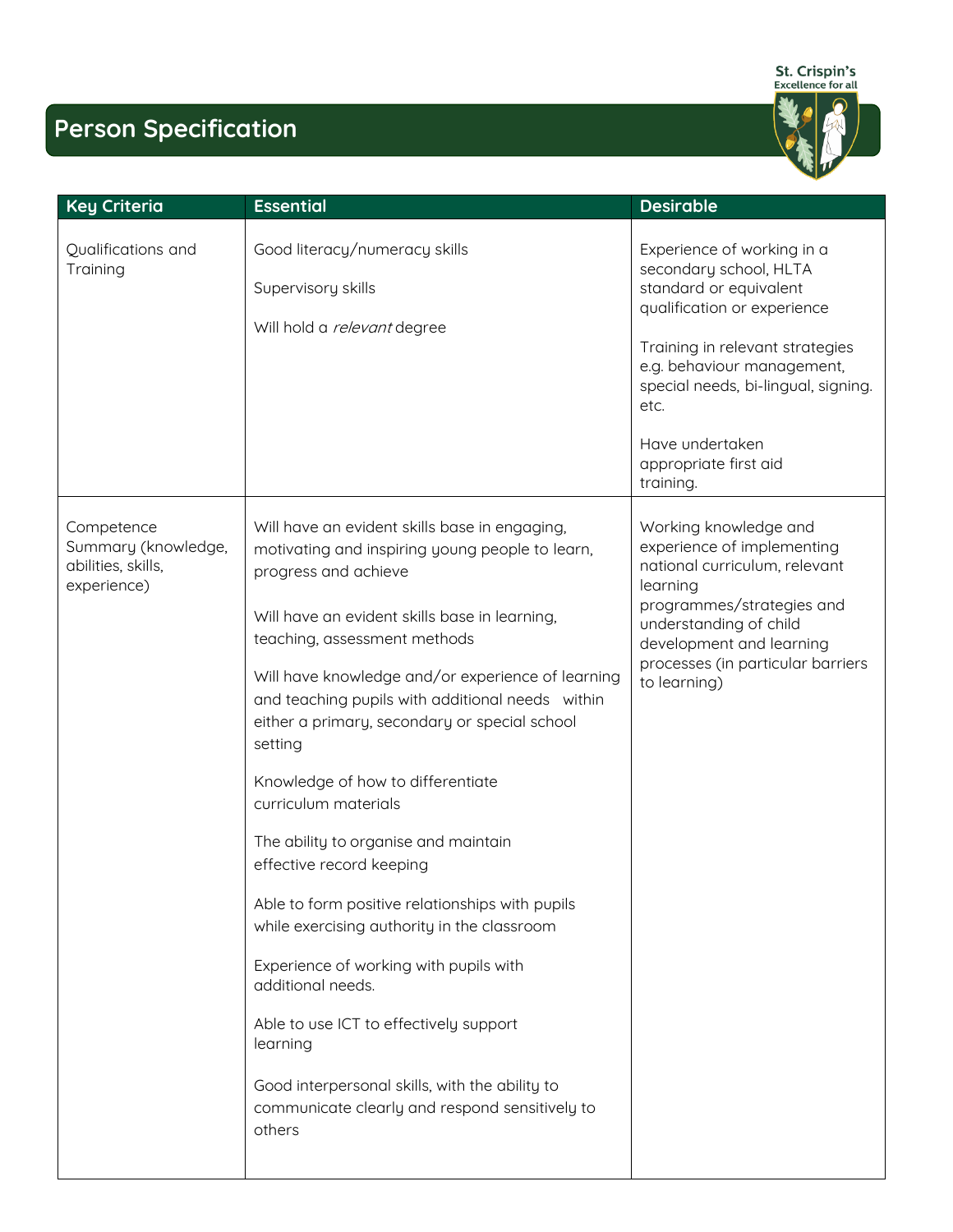|                                          | The ability to work independently and as<br>part of a team                                                                                                                                                                                 |  |
|------------------------------------------|--------------------------------------------------------------------------------------------------------------------------------------------------------------------------------------------------------------------------------------------|--|
|                                          | The ability to act upon advice and guidance                                                                                                                                                                                                |  |
|                                          | A commitment to the role and on-going<br>professional development                                                                                                                                                                          |  |
|                                          | Knowledge of GCSE specifications                                                                                                                                                                                                           |  |
|                                          | Able to work with pupils within an agreed<br>behaviour management policy.                                                                                                                                                                  |  |
| Work related<br>personal<br>requirements | Commitment to equality of opportunity<br>Commitment to continuing professional<br>development.                                                                                                                                             |  |
| Other work<br>requirements               | Suitable to work with children<br>Able to identify own training needs and<br>actively seek learning opportunities, share<br>knowledge with others, support their<br>development and participate in training and<br>development activities. |  |

St. Crispin's School is an academy and part of The Circle Trust, a charitable company limited by guarantee registered in England and Wales, company number 11031096, registered at The Circle Trust, London Road, Wokingham, Berkshire, RG40 1SS. Tel: 0118 332 001[1 www.thecircletrust.co.uk](http://www.thecircletrust.co.uk/)

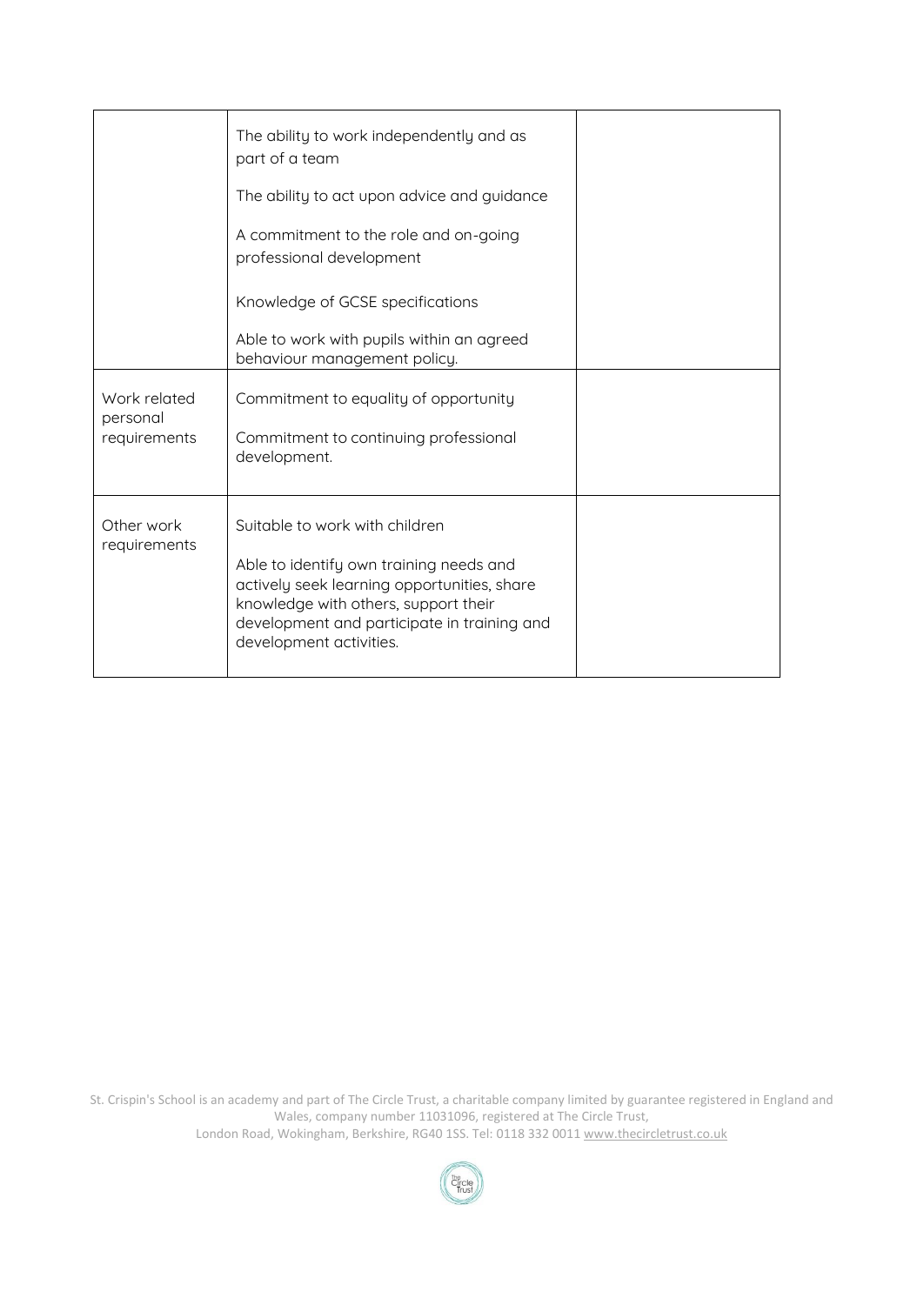

## **Science Department Information**

### **1. Introduction and welcome by Head of Department**

**Leadership of science at St Crispin's is by a forward thinking and innovative team that provides a challenging and interesting learning experience. We have high expectations of both students and staff in a department that has recently celebrated excellent and significantly improved GCSE and A-level results. Our department is collaborative and inclusive and we expect the successful candidate to take a key role in building on this success.**

**The successful candidate will be joining at an exciting time following the establishment of our new purpose-built science block, featuring 9 teaching labs, including a super lab for team teaching and a fully serviced lecture space that seats 120 students. The department has a strong leadership team with four experienced teachers supporting the head of science, allowing us to deliver a wide and engaging curriculum including Animal care and Applied science.** 

**In this period of growing success for the department, we aim to increase our students' understanding and appreciation of science to help them become well-qualified and rounded members of the workforce and leaders of the future. Our new facilities also provide opportunities for students to extend their learning beyond the core curriculum through extra guest lectures, activities such as science club, and whole school events.** 

**We look forward to welcoming enthusiastic new members to our team to help us shape and deliver our vision for the future.**

### **2. Curriculum overview**

**We currently have a two-year program at KS3, which develops the ability of students to work independently, explore science and communicate scientifically.** 

**Key stage 4 is taught from year 9. We follow the AQA Trilogy combined science route for the majority of courses and single sciences for our two highest attaining sets. We also have an alternative program involving animal care to engage our less able students.** 

**Key Stage 5 offers GCE's in Biology, Chemistry and Physics which all follow OCR specifications. We also offer BTEC level 3 Applied Science as a vocational route for those who have an interest in pursuing scientific careers.**

### **3. Exam performance**

**Performance at GCE and GCSE science is strong. In a time of change, we have recently had very successful results across our examined groups and a very high success rate in BTEC courses.** 

St. Crispin's School is an academy and part of The Circle Trust, a charitable company limited by guarantee registered in England and Wales, company number 11031096, registered at The Circle Trust,

London Road, Wokingham, Berkshire, RG40 1SS. Tel: 0118 332 001[1 www.thecircletrust.co.uk](http://www.thecircletrust.co.uk/)